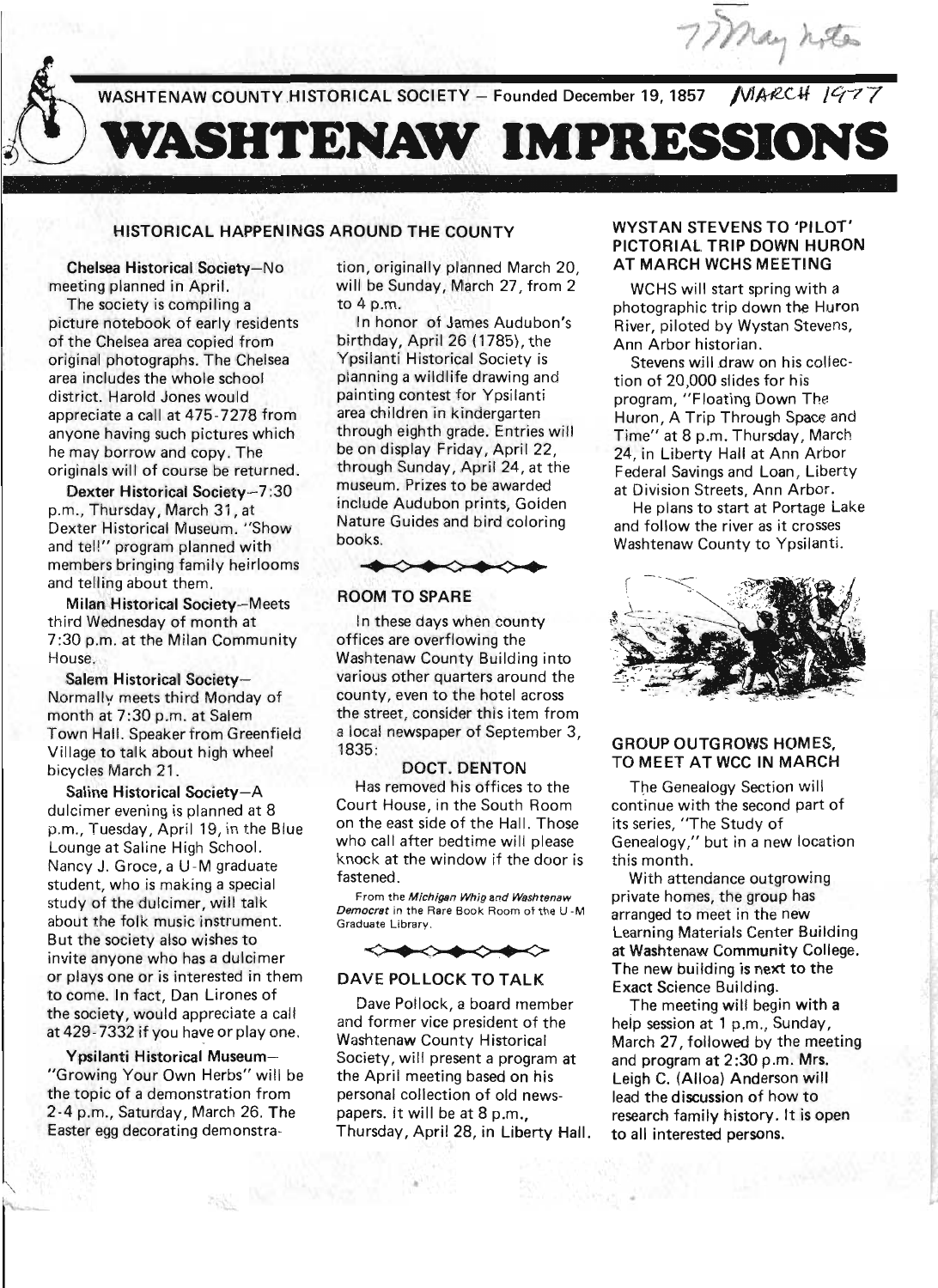# **GIANT STEPS THROUGH HISTORY**

# WITH RALPH **MUNCY**

Ralph Muncy, founder of the Genealogy Section, invited his listeners at the February WCHS meeting to "tighten their seven league boots because we are going to make great strides in the next sixty minutes."

He started in 1329 in the little English village of Chew Magna, near Bristol. His slide illustrated talk ranged back and forward in time,and over the map to Washtenaw County.

The thread that ties Chew Magna to Washtenaw County is that an early ancestor of the speaker lived there. But that was just a starting point to sketch major changes that affected not only his ancestors but also their countrymen down through the centuries.

His ancestor, Henry the coal miner, came to maturity in 1329 and lived in the village of'Chew Magna.

Three hundred years later, Henry's descendant, Thomas Miner, migrated to New England. He was an initial member of the settlement at Charlestown (now part of Boston), a year before the main Winthrop fleet came in 1630.

Thomas Miner's descendant, Abigail Miner, was a sort of female Paul Revere who, during the Revolution, warned the people around New London, Connecticut that the British were coming. She married Elisha Congdon. Their sons, Elisha II and James, came to Michigan and founded Chelsea. Abigail came too and is buried in Oak Grove Cemetery at Chelsea. Elisha II was the speaker's greatgreat grandfather.

Now let us return to Chew. Probably Henry the miner knew very little more about his ancestors than he did about the descendants to come, Muncy said. And yet, 3,500 years before his time, there were people in England, apparently from eastern Europe, who built Stonehenge and quite a few similar



Courtesy of Harold Jones

McKune House, now Chelsea Public Library, was built by Elisha Congdon II, a founder of Chelsea and ancestor of the speaker, Ralph Muncy. After the McKune's bought it, it was operated as a hotel.

stone circles scattered around England. There were others at Carnac in Brittany but most fascinating of all, American colonists found similar stone arrangements in New England. Scholars are still considering their meaning but scientific dating shows the New England monuments date from about the same time as Stonehenge.

The Romans conquered England about 1,400 years before Henry the miner but they had difficulty with the native Britons in Wales and Picts in Scotland. Today we can still find the old Roman wall almust on the English-Scottish boundary that was built to prevent the Picts from ravaging England.

Roman failure to conquer Wales and Scotland affected European history for years to come because Scotland was frequently allied with France in wars with England before the two were united under the same king.

About 1,000 years before Henry the miner, the Picts invaded below the wall and Constantius, one of

the Augusti of Rome, and his son, Constantine, came to put dowr the invasion. The father was killed. The son ultimately became Caesar of Rome. While contesting for control of Rome he claimed to have seen a flaming cross in the sky and was converted to Christianity.

Up to then Christians had been a very humble people who had suffered at Roman hands. Now Constantine decided to name himself head of the Christian Church and thus began Catholicism.

Constantine moved his seat of government east to Constantinople, named after him. The Romans finally withdrew from England. But shortly after, priests, nuns and lay clergy began infiltrating England. One, a monk named Bede, wrote a history of England up to then, in Latin, to which we are indebted for what little we know of England prior to that.

Next Angles, Saxons and Jutes invaded. Then Danes came about the eighth century. The Danes occupied the low country north and east of the old Roman road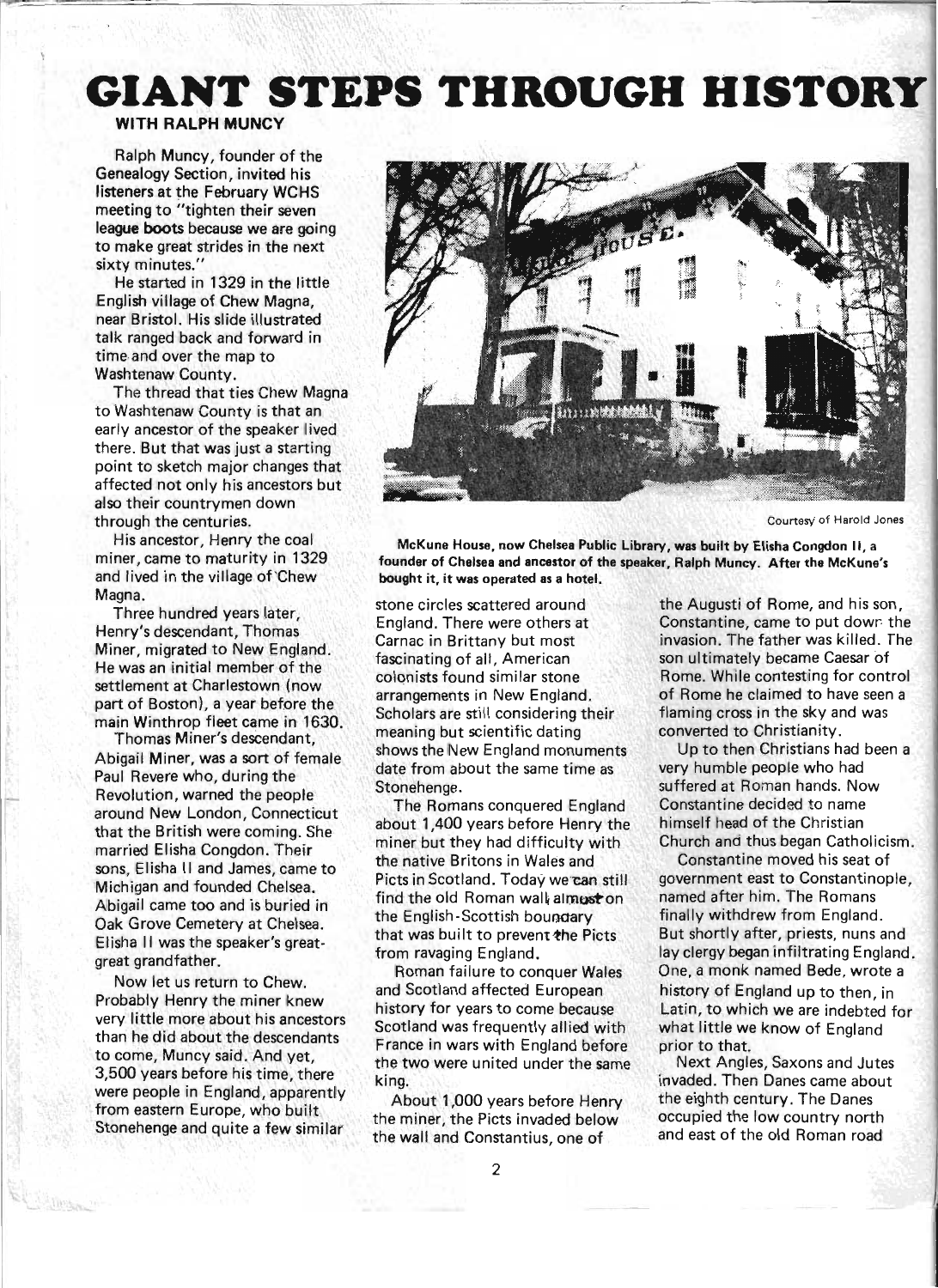across England from London to Chester while the Angles and Saxons persisted to the south and west. Even though the groups later intermingled, that road is still sort of a demarcation line today. The English call it Watling Street.

As the nobles and barons accumulated wealth out of the exactions they made from serfs, trade began to develop with the . Orient and banking developed in Venice and the Hanseatic League area on the Baltic Sea, he said.

Next, William the Conqueror invaded England, not uninvited as the history books may have led you to believe, he said. King Edgar had been educated in Normandy and was a cousin of William. William had good reason to believe he had a right to come into England and take it over.

Under the Normans, the king and barons took over land ownership. They had to have exactions to finance their affairs so a great study was made of all the holdings known as the Domesday or Doomsday Book.

From then on there was constant conflict between the crown and the landed and clerical barons over the wealth extracted from the people. Finally the king had to make concessions to the nobles to get more money for his occupations and wars.

As the land was divided between the barons' children it was harder to gather funds so a law of primogeniture was established. That meant the oldest son inherited the land and title. The other children then had to get out and mingle with the serfs. That had a leavening influence, he said.

Feared disruption of trade routes and invasion of Rome by the Moslems, who were gaining ascendancy in the Middle East, led to the Crusades. The Pope enlisted returning Crusaders in a crusade against the non-orthodox but prosperous Albigenses of southwestern France. A slaughter occurred which in proportion to the number of people far exceeded the slaughter by Nazis in World War II.

Meanwhile, resentment came up against Jewish people who had migrated into England and become financiers. Under Edward I a law to expel them was passed. Also under him, civil courts were established to placate rising discontent with crown courts. Before then all legal matters were handled by Crown-appointed sheriffs.

Oxford University was already established and Cambridge developed during the reign of Edward I.

In Popish times the church exacted tithes from serfs and peasants, he said. They didn't have money, so tithing barns were set up where they brought their chickens and livestock. Today many of those tithing barns have been refurbished as community halls, modern inside but retaining their exterior as it was in the Middle Ages.

Henry the miner was living when King Edward III embarked on the Hundred Years War to protect English claims in France. This was the time too that plagues depleted the population in England and Europe.



During a lull in the war English became the official court language and schools were established for the lower segments of society in which English was taught. The church tower in Chew Magna is an example. of the English Perpendicular style. of architecture which developed then. Henry the miner was alive just before it was built, he noted. It was completed in his grandson's time.

Incidentally, Edward III knighted Henry the miner who became Sir Henry Miner. We don't know the circumstances, he said.

Noting that the Chew Magna church was famous for its bells, Muncy played a bit of bell ringing which he taped on a visit there.

After Wycliffe translated the Bible into English, Lollardy, a popular movement in opposition to the established church arose. People were becoming aware of the writings of ancient Greece too.

After the One Hundred Years War two groups of the royal family fought for the crown in the War of the Roses before the Tudor reign was established.

Interest in trade and navigation grew in the fifteenth century. The Portuguese were sailing around the coast of Africa; Columbus crossed the Atlantic; and, not to be outdone, John Cabot sailed from Bristol in 1497 to find the Northwest Passage. He failed but no doubt his expedition gave people there a wider knowledge of the world, probably including Henry Miner's descendants.

Henry VIII came to the throne when the Protestant Reformation was sweeping Europe and began to sweep England. Wanting money and personal power, he first tried to gain favor with the Pope who called him "Defender of the Faith" for criticizing Luther. Later he took over Papal authority in England, thus founding the Church of England.

His daughter, Queen Mary, raised a Catholic, restored power to the Pope, but when Elizabeth became the Virgin Queen the situation was reversed.

. It wasn't just religious restrictions that brought the Pilgrims and Puritans to America, Muncy said. It was also because the crown, with both church and secular authority, was creating exactions on all elements of society and they were rebelling.

Thomas Miner landed in Salem in June, 1629, and moved to Charlestown. Before Winthrop established a theocracy in Massachusetts which required that all males be church members in order to vote, Miner with 18 other men and 11 women organized a Congregational Church. That may be a measure of his independence, he said. In 1634 he did join Winthrop's church in order to have political rights.